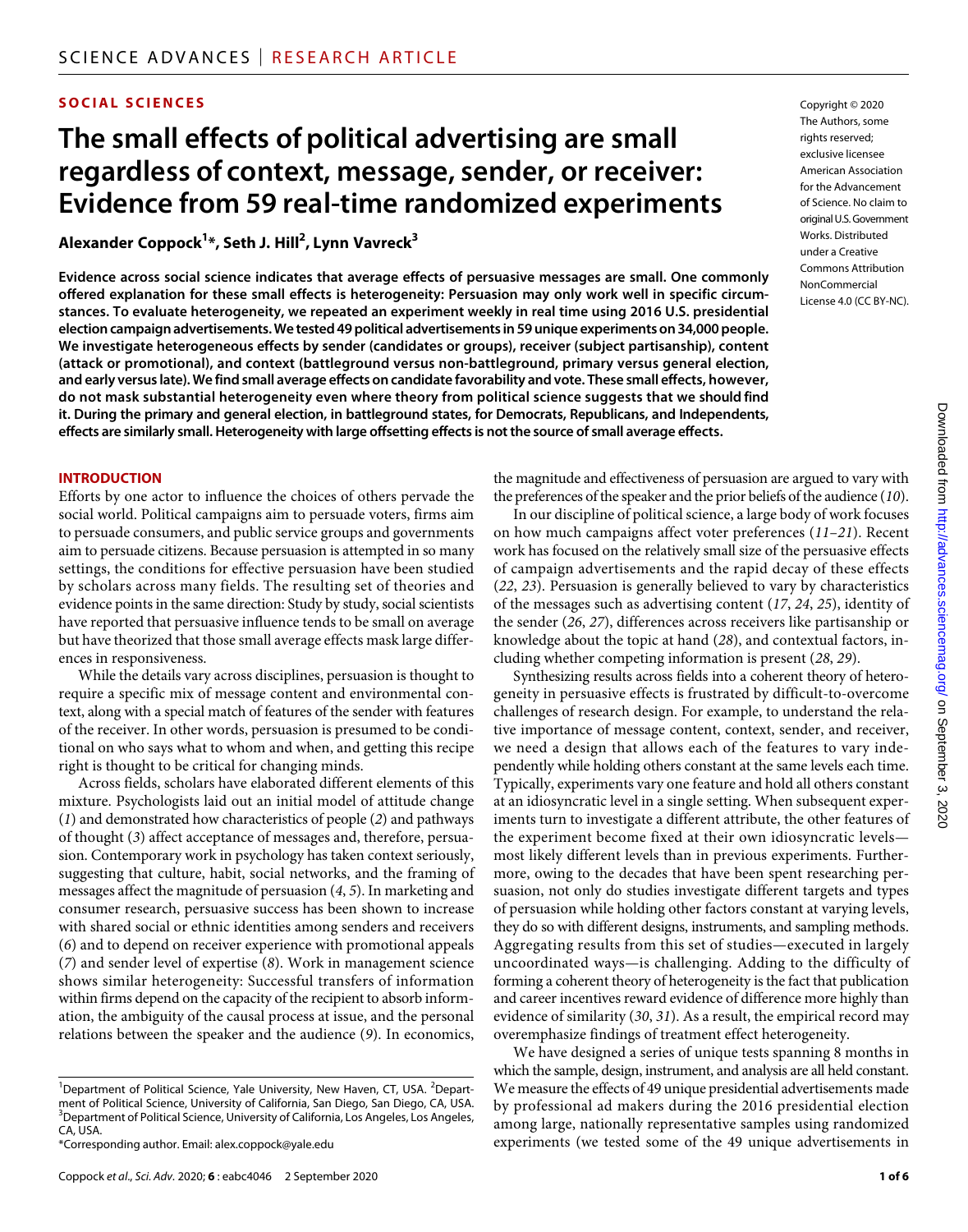multiple weeks). This design allows us to examine possible differences in persuasion related to message, context, sender, and receiver.

The summary finding from our study is that, at least in hardfought campaigns for the presidency, substantial heterogeneities in the size of treatment effects are not hiding behind small average effects. Attack and promotional advertisements appear to work similarly well. Effects are not substantially different depending on which campaign produced the advertisements or in what electoral context they were presented. Subjects living in different states or who hold different partisan attachments appear to respond to the advertisements by similar degrees.

While we do not claim absolute homogeneity in treatment effects, our estimates of heterogeneity are substantively small. We estimate an average treatment effect of presidential advertising on candidate favorability of 0.05 scale points on a five-point scale, with an SD across experiments of 0.07 scale points. On vote choice, the average effect is 0.7 percentage points with an SD of 2 points. Advertising effects do vary around small average effects, but the distribution of advertising effects in our experiments excludes large persuasive effects. These results suggest that scholars may want to revisit previous findings and re-evaluate whether current beliefs about heterogeneity in persuasion rest on heterogeneity of studies and designs rather than an essential conditionality of persuasion.

## **MATERIALS AND METHODS**

Our experiments were fielded from March to November (Election Day) in 2016, covering the primary elections of both major American political parties and the general election. Each week for 29 (not always consecutive) weeks, a representative sample of Americans was divided at random into groups and assigned to watch campaign advertisements or a placebo advertisement before answering a short survey. This sample period strengthened our design because it covered both the primary election, when voters lacked information about candidates or strong partisan cues, and the general election, when information about the two major party candidates was more easily available.

Our subjects were recruited by YouGov, which furnished samples of exactly 1000 (or 2000, depending on the week) complete responses. Participants were part of YouGov's ongoing survey research panel and were invited to this particular survey after agreeing to take surveys for YouGov generally. This process was approved by the University of California, Los Angeles Institutional Review Board (IRB#16-000691). Some subjects (42%, on average) started the survey but did not finish, which can cause bias away from our inferential target, the U.S. population average treatment effect. We rely on YouGov's poststratification weights to address the problem that some kinds of people are more likely to finish the survey than others. A second source of bias is the possibility that our treatments caused subjects to stop taking the survey. Using information on the full set of respondents who began each survey, we find no evidence of differential attrition by treatment condition. Specifically, we conduct separate  $\chi^2$  tests of the dependence between response and treatment assignment within each week of the study. Of the 29 tests, three return unadjusted *P* values that are statistically significant. When we adjust for multiple comparisons using the Holm or Benjamini-Hochberg corrections (*32*, *33*), none of the tests remain significant. Although this analysis does not prove that the missingness is independent of assignment, we proceed under that assumption.

We chose treatment advertisements from the set of advertisements released each week during the 2016 campaign by candidates, parties, or groups. We picked advertisements to test on the basis of real-time ad-buy data from Kantar Media and news coverage of each week's most important advertisements. See the Supplemental Materials for more information about the treatments, including transcripts, date of testing, and the advertisements themselves. In total, we tested 30 advertisements attacking Republican candidate Donald Trump, 11 attacking Democratic candidate Hillary Clinton, 8 promoting Clinton, and 3 promoting Trump. The remainder were promotional advertisements for other primary candidates fielded before the general election.

The design of each weekly experiment was consistent. During the primaries (14 March to 6 June), 1000 respondents were randomly assigned to one of four conditions: watch either one of two campaign advertisements, both, or neither. Subjects who saw neither treatment advertisement were shown a placebo advertisement for car insurance. Subjects who saw two advertisements sometimes saw pairs of advertisements with competing messages and sometimes saw advertisements with reinforcing messages. We also showed some advertisements in multiple weeks to estimate whether the effect of the same advertisement varies with changing context. In analyses reported in the Supplementary Materials, we find no significant differences in effectiveness over time: The same advertisement works approximately equally as well, regardless of when during the campaign we test it.

During the period surrounding the conventions before the traditional start of the general election campaign (20 June to 15 August), 2000 respondents were recruited every other week. These subjects could be assigned to control or one of the two video conditions, but we removed the "both" condition during this period. In the fall, we returned to 1000 respondents a week and re-introduced the "both" condition on 26 September. We used the Bernoulli random assignment to allocate subjects to treatment conditions with equal probabilities. We are confident that treatments were delivered as intended: Tiny fractions of the control groups claimed to have seen campaign advertisements (2 to 4%) compared with large majorities of the treatment groups (92 to 95%).

After watching the videos, subjects took a brief survey, the full text of which is available in the Supplementary Materials. Here, we focus on two main outcome variables: subjects' favorability rating of the target candidates on a five-point scale and their general election vote intention. Favorability and vote intention can be thought of as two points along a spectrum of candidate evaluation running from more to less pliable. If advertisements are effective at all, they should move candidate favorability before choice (*34*). Vote choice (as measured by vote intention) is the more consequential political outcome but may be more difficult to change via persuasive appeal. Our design allows us to measure whether advertisements move one, the other, both, or neither of these outcomes.

We estimate treatment effects separately for each week's experiment using ordinary least squares (OLS) and robust SEs. OLS is a consistent estimator of the average treatmen effect (ATE) under our design (*35*). To increase precision (*36*), we control for the following covariates measured before treatment: seven-point party identification, five-point ideological self-placement, voter registration status, gender, age, race, income, education, region, and a pretreatment question about whether the country was on the right track.

The treatment effects in any single 1000-person study are estimated with a fair amount of sampling variability, but pooling across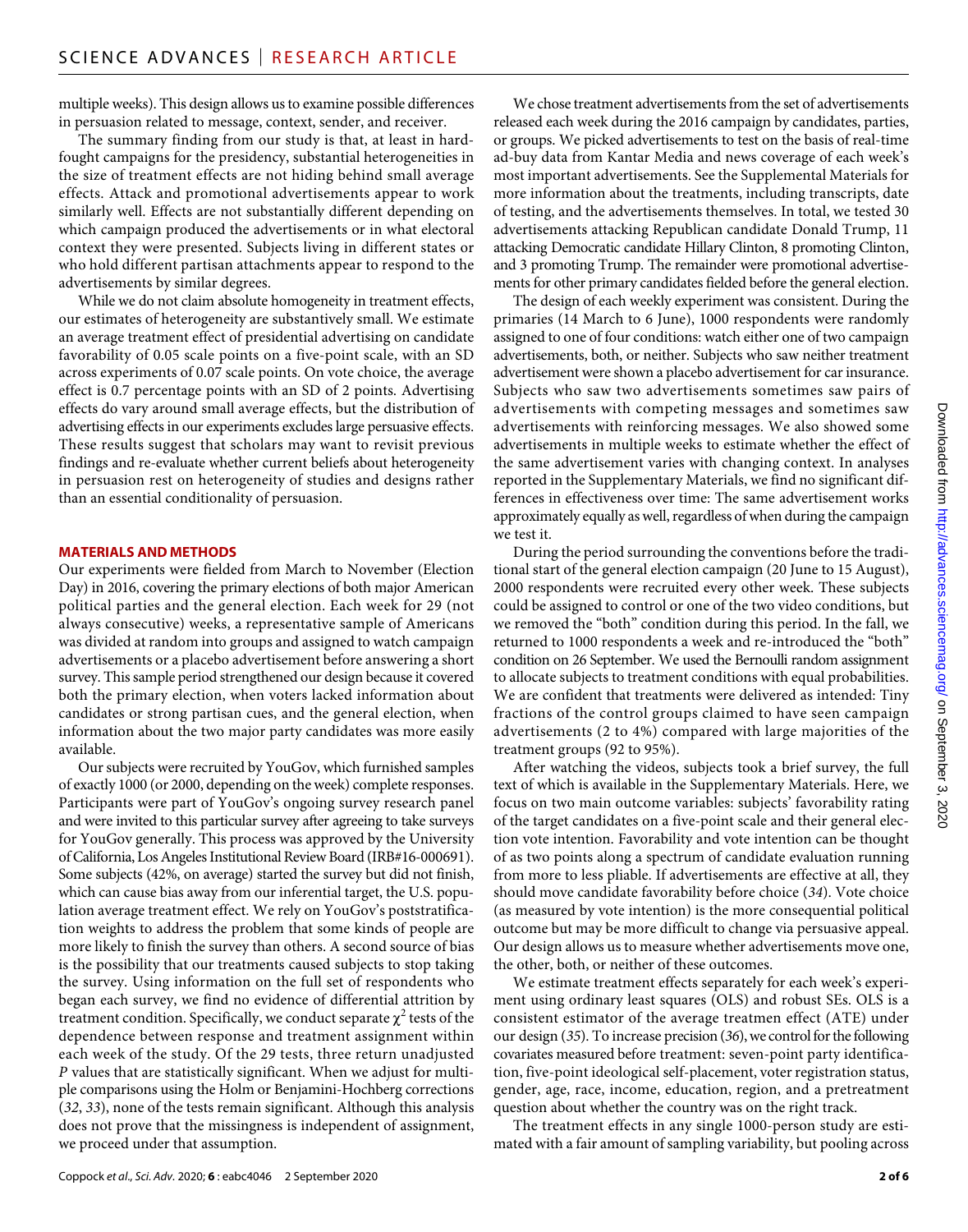weeks via random-effects meta-analysis allows us to sharpen the estimates considerably. Random-effects meta-analysis allows us to directly estimate the extent of heterogeneity with respect to features of the persuasive environment.

#### **RESULTS**

In Figure 1, we plot average treatment effect estimates (and 95% confidence intervals) for each of our 59 experimental comparisons for our two dependent variables. The top facet presents ATE estimates on candidate favorability, and the bottom facet presents ATE estimates on vote intention. The *x* axis represents calendar time to show when each experiment happened over the course of the campaign. Each point is one ATE estimated by OLS. To the right of each time series, we plot the meta-analytic estimate. On average, the advertisements moved target candidate favorability 0.049 scale points (1 to 5 scale) in the "correct" direction—the analysis is scaled such that the treatment effect of promotional advertisements is in the direction of favorability and that of attack advertisements is in the opposite direction. This estimate, though small, is statistically significant owing to the large size of our study. The effect on target candidate vote choice is also small at 0.7 percentage points, but is not statistically significant.

Figure 1 also provides a first indication of our main finding of low treatment effect heterogeneity. While ATE estimates vary from advertisement to advertisement, this variability is no greater than what would be expected from sampling variability. Using formal tests, we fail to reject the null of homogeneity in both cases (favorability,  $P = 0.09$ ; vote choice,  $P = 0.07$ ). As we discuss below, other statistical tests for large (nonsampling) variability generate similarly weak evidence.

We pause here to reflect on what Fig. 1 would mean if experimental results were subject to a statistical significance publication filter. Imagine that Fig. 1 represents the sampling distribution of persuasive treatment effects. If only statistically significant results were published, then we would be left with one large negative result (nearly −0.5 points on favorability in early May), one large positive result toward the end of the campaign in October (more than +0.5 points), and two other negative results in October. If the remaining experiments were not published, then one could imagine theorists hypothesizing that the effects depend on specific features of the content of these advertisements, the context of the campaign on these dates, or something about the senders and receivers in these experiments.

Our research design of repeated experiments provides context for these estimates. The main story of the graph is that treatment effects are similarly small over time, but sample sizes of 1000 or 2000 generate week-to-week sampling variability. Without multiple experiments, or much larger experiments, publication bias could lead to a distorted view of the heterogeneity in persuasive effectiveness, which, in turn, could lead to overfit theories of persuasion.

## **Conditionality of persuasive effects**

We now more directly evaluate whether treatment effects are conditional on theoretically posited drivers of difference across message, context, sender, and receiver. In Table 1, we regress conditional average treatment estimates (conditioning on subject partisanship and battleground state residence) on a set of predictors of heterogeneity common to political science studies of campaigns. Altogether, we consider seven sources of heterogeneity, one feature of the receiver (respondent partisanship), three features of context (time to election day, whether the advertisement was aired during the primary or the general, and battleground state residency), and three features of message or sender [whether the advertisement was attack or promotional, if sponsored by a campaign versus an outside group Political Action Committee (PAC), and the target candidate].

Turning first to features of receiver, we see that the differences in treatment response across Democrats, Independents, and Republicans

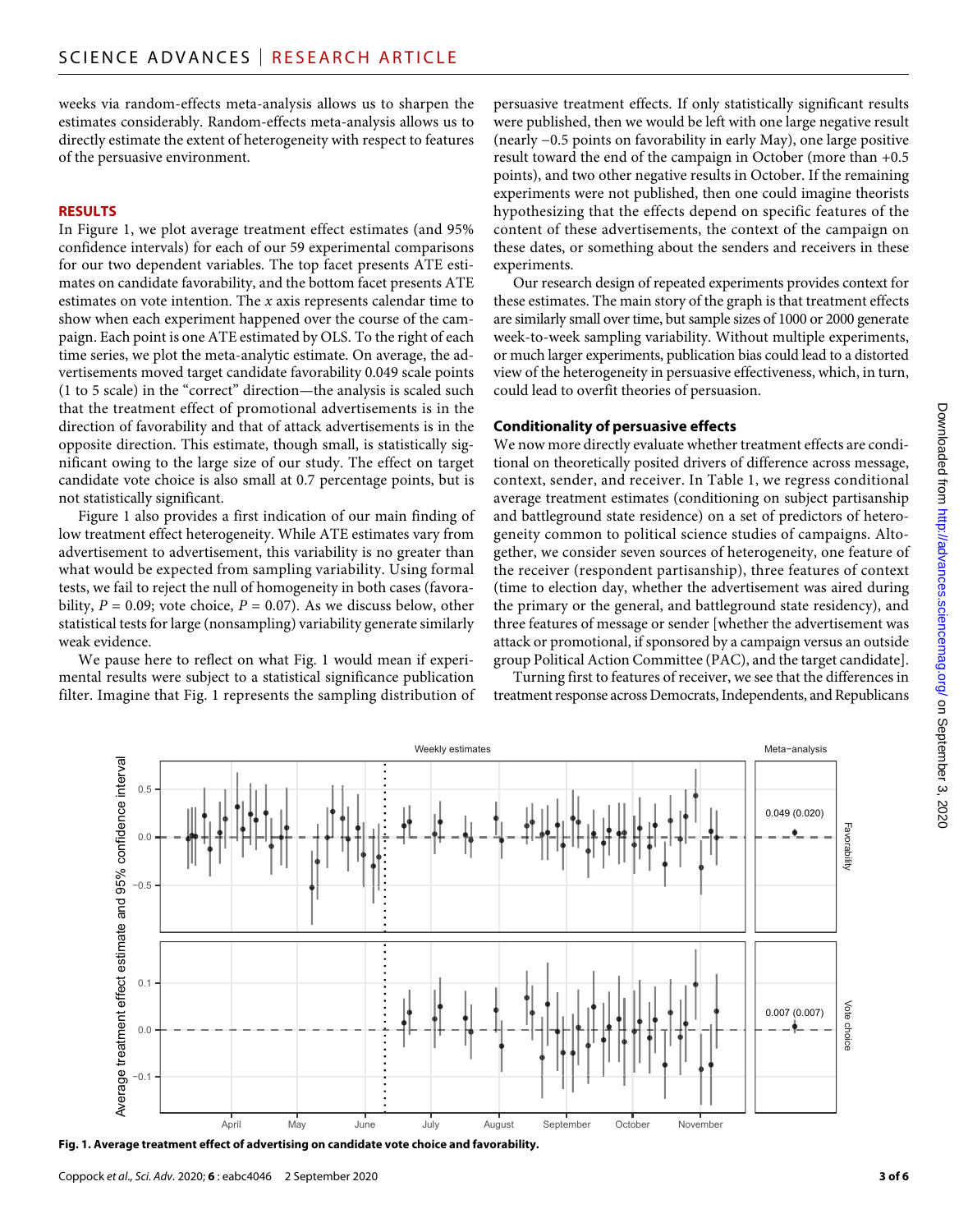**Table 1. Meta-analysis of average treatment effects of advertisements on target candidate favorability and vote choice.** Observations are CATE estimates for each advertisement, conditional on subject partisanship and battleground residency. The signs of the outcomes are scaled with respect to the valence of the advertisement: Higher values indicate that promotional advertisements had positive effects on target candidate favorability or vote choice and that attack advertisements had negative effects. All meta-regressors have been demeaned so the intercept always refers to the estimate of the average treatment effect, but the coefficients still refer to the average difference in the effectiveness of the advertisement associated with a unit change in the regressor relative to the omitted category.

| Average effect                                                      | <b>Candidate favorability</b> |          | <b>Vote choice</b> |          |
|---------------------------------------------------------------------|-------------------------------|----------|--------------------|----------|
|                                                                     | $0.056*$                      | $0.062*$ | 0.007              | 0.008    |
|                                                                     | (0.020)                       | (0.020)  | (0.007)            | (0.007)  |
| Democratic respondent<br>(versus Republican)                        | 0.035                         | 0.022    | 0.011              | 0.006    |
|                                                                     | (0.035)                       | (0.036)  | (0.010)            | (0.011)  |
| Independent respondent<br>(versus Republican)                       | 0.023                         | 0.015    | 0.009              | 0.007    |
|                                                                     | (0.051)                       | (0.052)  | (0.020)            | (0.020)  |
| Battleground state (versus<br>non-battleground)                     | $-0.00$                       | $-0.007$ | $-0.017$           | $-0.017$ |
|                                                                     | (0.033)                       | (0.033)  | (0.010)            | (0.010)  |
| PAC sponsor (versus<br>campaign sponsor)                            | $-0.012$                      | 0.026    | $-0.023$           | $-0.016$ |
|                                                                     | (0.043)                       | (0.047)  | (0.013)            | (0.014)  |
| Time (scaled in months)                                             | $-0.023$                      | 0.005    | $-0.009*$          | $-0.008$ |
|                                                                     | (0.014)                       | (0.010)  | (0.004)            | (0.004)  |
| Attack advertisement (versus<br>promotional<br>advertisement)       | $-0.017$                      |          | 0.028              |          |
|                                                                     | (0.046)                       |          | (0.016)            |          |
| General election (versus<br>primary election)                       | 0.123                         |          |                    |          |
|                                                                     | (0.067)                       |          |                    |          |
| Pro-Trump advertisement<br>(versus pro-Clinton<br>advertisement)    |                               | $-0.124$ |                    | $-0.016$ |
|                                                                     |                               | (0.101)  |                    | (0.034)  |
| Anti-Clinton advertisement<br>(versus pro-Clinton<br>advertisement) |                               | $-0.105$ |                    | 0.012    |
|                                                                     |                               | (0.070)  |                    | (0.023)  |
| Anti-Trump advertisement<br>(versus pro-Clinton<br>advertisement)   |                               | $-0.041$ |                    | 0.026    |
|                                                                     |                               | (0.058)  |                    | (0.021)  |
| Pro-Sanders advertisement<br>(versus pro-Clinton<br>advertisement)  |                               | $-0.075$ |                    |          |
|                                                                     |                               | (0.089)  |                    |          |
| Pro-Cruz advertisement<br>(versus pro-Clinton<br>advertisement)     |                               | 0.047    |                    |          |
|                                                                     |                               | (0.116)  |                    |          |
| Pro-Kasich advertisement<br>(versus pro-Clinton<br>advertisement)   |                               | $-0.182$ |                    |          |
|                                                                     |                               | (0.145)  |                    |          |
| Number of observations                                              | 354                           | 354      | 204                | 204      |

\**P* < 0.05.

are small, with SEs greater than coefficients. Independents do not appear to be more malleable than partisans, and neither partisan group is more responsive than the other. We consider below if partisanship of respondent interacts with partisanship of sender.

Of the three features of context, the slope with respect to the timing of the advertisement is negative in three of four specifications and statistically distinct from zero in one. The estimate in the third column suggests that effects do decline as the campaign progresses. Difference in effectiveness for subjects who do and do not live in

battleground states is 0.008 scale points. On average, general election advertisements move candidate favorability by 0.121 scale points more than primary advertisements, although the estimate is not precise enough to achieve statistical significance. Even though this point estimate is large compared with the others in the table, it remains substantively small. The upper bound of the 95% confidence interval for the average difference between primary and general election advertisements is about 0.25 scale points on a five-point favorability scale. If there is heterogeneity by election phase, it is not of large political importance.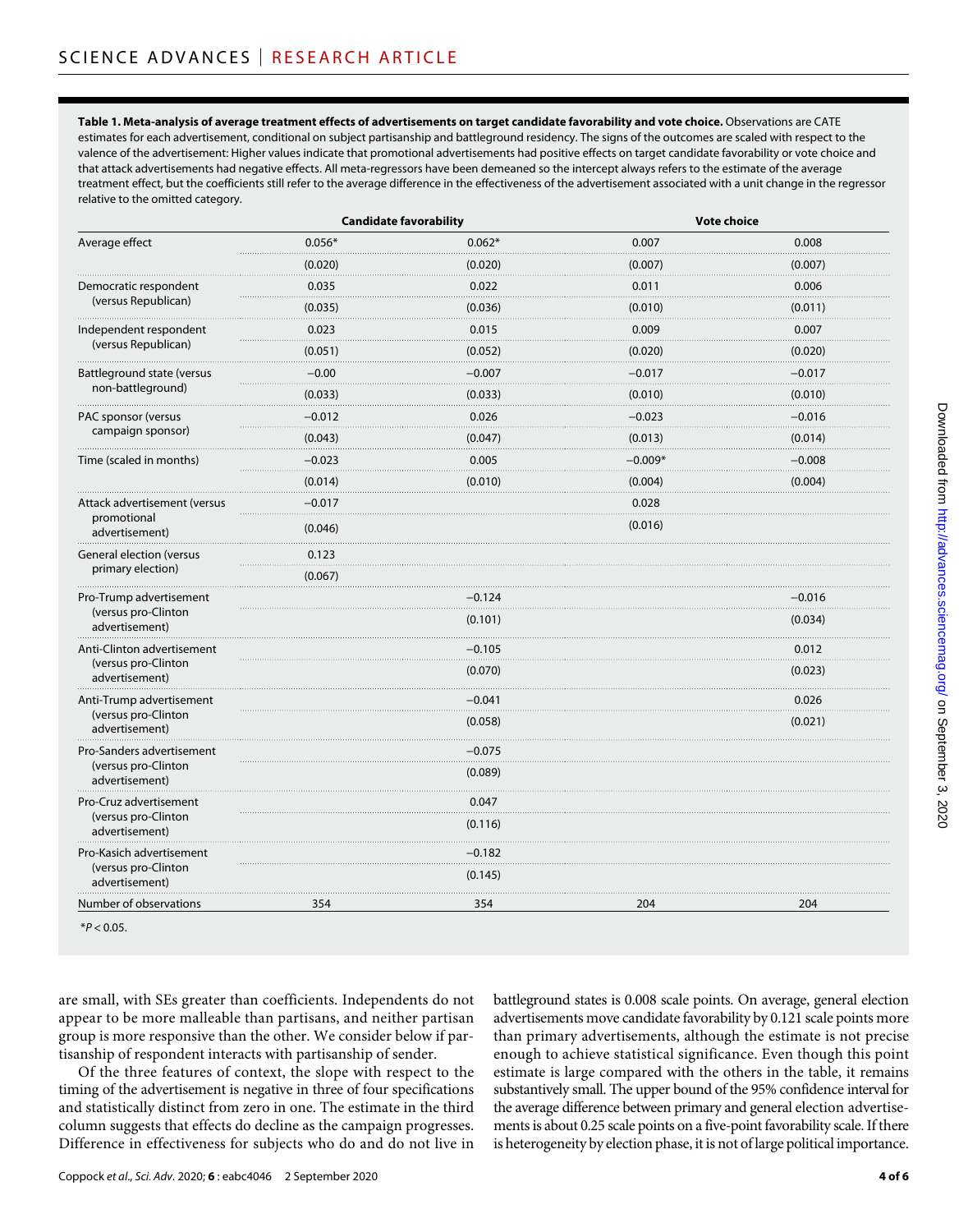Characteristics of the advertisements themselves do not correlate strongly with estimated effects. We find that attack advertisements are about as effective in achieving their goals as promotional advertisements and that PAC- or SuperPAC-sponsored advertisements are no more effective than those sponsored by candidates. While pro-Clinton advertisements tended to be more effective than advertisements in support of or in opposition to other candidates, these differences cannot be distinguished from zero. Overall, there is little evidence that the magnitude of persuasion is conditional on the moderators that we evaluate motivated by political science theory.

Table 1 estimates average differences in response by features of the subjects and the advertisements separately, but it is possible that effectiveness depends instead on the interaction of receiver and message, as argued by some existing theories of persuasion. For example, some theories posit that partisan respondents will view in-party messages more favorably than out-party messages, or more generally, that treatments need to "match" subjects on important dimensions to be effective. Figure 2 provides partial support for the "partisan match" theory: Democratic subjects respond more strongly to pro-Democratic advertisements than to pro-Republican advertisements. However, we do not observe a corresponding pattern among Republican respondents: Both pro-Democratic and pro-Republican advertisements have approximately the same small, positive, nonsignificant effect.

Table S2 presents formal tests of homogeneity of treatment effects across experiments and across subgroups. For the sample average treatment effects (SATEs) across experiments, *P* values from tests against the null of treatment effect homogeneity are 0.09 for favorability and 0.07 for vote choice. For the set of conditional average treatment effects (CATEs), *P* values are 0.0002 and 0.96.

While we fail to reject the null hypothesis of treatment effect homogeneity in three of four opportunities, we do not affirm that null. Instead, we rely on the direct measure of treatment effect heterogeneity provided by the random-effects estimator. The square root of the  $\tau^2$  statistic is an estimate of the true SD of the treatment effects. We estimate this value to be 0.07 (SATEs) and 0.15 (CATEs) for favorability on a five-point scale and 0.02 and 0.02 for the vote choice. Since most estimates can be expected to fall within 2 SDs of the average, this analysis suggests small substantive effects even for the largest of CATEs. Across our many experiments that vary content,

context, sender, and receiver, we find very little evidence that large persuasive effects occur even under a specific mix of features.

#### **DISCUSSION**

Across social science fields, a common pattern has emerged: Persuasive attempts tend to produce small average effects. Our 59 experiments demonstrate this. A persistent worry is that these small average effects mask large and offsetting conditional effects. Scholars from many traditions have forwarded theories to predict the circumstances under which such conditionality will obtain. Theories of heterogeneity have tended to outpace empirical demonstrations and confirmations of such heterogeneity due to basic constraints of research design. We need fine control over the many features presumed to cause heterogeneity, large sample sizes to measure small variations in response, and repeated experiments to confirm generality.

The present study is unusual in its size (34,000 nationally representative subjects) and breadth of treatments (a purposive sample of 49 of the highest-profile presidential advertisements fielded in the midst of the 2016 presidential election), allowing us to systematically investigate how variations in message, context, sender, or receiver condition persuasive effects—while holding all other tools of the research design constant.

We do not find strong evidence of heterogeneity. The magnitude of the effects of campaign advertisements on candidate favorability and vote choice does not appear to depend greatly on characteristics of the advertisement like tone, sponsor, or target; characteristics of the information environment such as timing throughout the election year or battleground state residency; or characteristics of actors such as partisanship.

Of course, we have not tested all potential sources of heterogeneity. There may well be a mix of message features and subject characteristics that generates politically important persuasion. We have not considered here some hypothesized moderators such as need for cognition, need for evaluation, need for cognitive closure, moral foundations, personality type, or interest in politics for the main reason that we allocated our budget to many shorter surveys rather than fewer longer surveys that could have measured these possible sources of variation in treatment response. However, even if we had measured these and found that they did not predict heterogeneity,



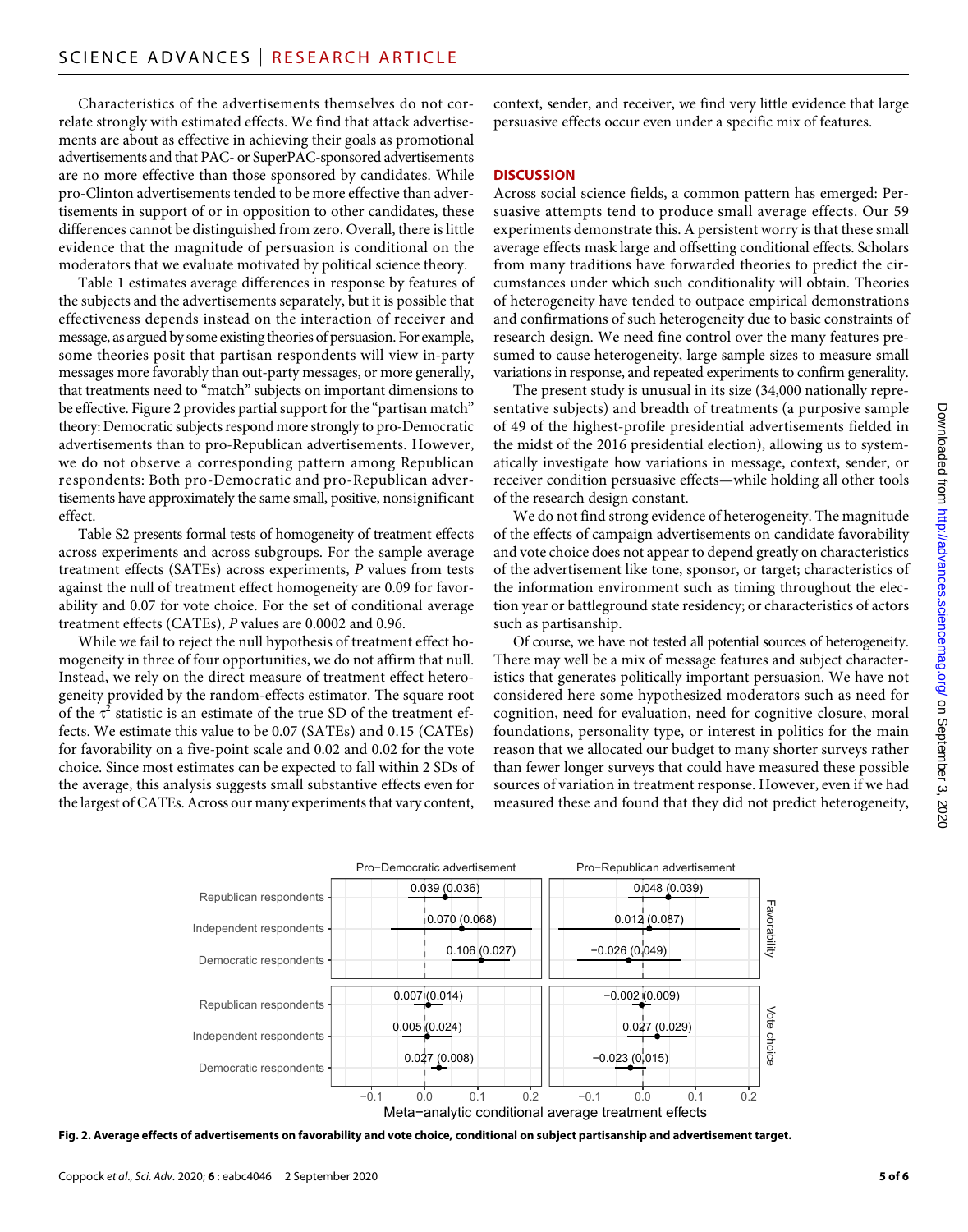we still would not affirm complete homogeneity because future scholarship could always discover as-yet unknown and unmeasured sources of variation. All that said, we have tested many of the key theoretical ideas from political science in the context of a presidential campaign and found little evidence of large differences.

Despite these small effects, campaign advertising may still play a large role in election outcomes. Our intervention delivers one additional ad in the heart of a marked presidential campaign that aired hundreds of thousands of such advertisements. This promotes external validity, but we are measuring the marginal effect of one additional advertisement. We do not measure the impact of an entire advertising campaign. If effectiveness were to increase linearly in advertisements viewed (or if the marginal returns diminished slowly enough), then these small effects could be highly consequential, consistent with the observed level of spending by candidates on advertising. Our data cannot speak to this question of scale, although the result in Table 1 that effects do not vary by battleground status (where people see many more advertisements than those who live in non-battleground states) suggests that marginal effectiveness may not depend on ambient levels of advertising.

How should scholars add our evidence to the science of political persuasion and to persuasion more generally? We suggest two conclusions. First, the marginal effect of advertising is small but detectable; thus, candidates and campaigns may not be wrong to allocate scarce resources to television advertising because, in a close election, these small effects could be the difference between winning and losing. Second, the expensive efforts to target or tailor advertisements to specific audiences require careful consideration. The evidence from our study shows that the effectiveness of advertisements does not vary greatly from person to person or from advertisement to advertisement.

#### **SUPPLEMENTARY MATERIALS**

Supplementary material for this article is available at [http://advances.sciencemag.org/cgi/](http://advances.sciencemag.org/cgi/content/full/6/36/eabc4046/DC1) [content/full/6/36/eabc4046/DC1](http://advances.sciencemag.org/cgi/content/full/6/36/eabc4046/DC1)

#### **REFERENCES AND NOTES**

- 1. C. I. Hovland, I. L. Janis, H. H. Kelley, *Communication and Persuasion* (Yale Univ. Press, 1953).
- 2. M. Fishbein, I. Ajzen, Attitudes and opinions. *Annu. Rev. Psychol.* **23**, 487–544 (1972).
- 3. R. E. Petty, J. T. Cacioppo, *Communication and Persuasion: The Elaboration Likelihood Model of Persuasion* (Springer, 1986).
- 4. R. B. Cialdini, *Influence: Science and Practice* (Pearson, ed. 5, 2009).
- 5. A. Tversky, D. Kahneman, Loss aversion in riskless choice: A reference-dependent model. *Q. J. Econ.* **106**, 1039–1061 (1991).
- 6. R. Deshpandé, D. M. Stayman, A tale of two cities: Distinctiveness theory and advertising effectiveness. *J. Mark. Res.* **31**, 57–64 (1994).
- 7. M. Friestad, P. Wright, The persuasion knowledge model: How people cope with persuasion attempts. *J. Consum. Res.* **21**, 1–31 (1994).
- 8. E. J. Wilson, D. L. Sherrell, Source effects in communication and persuasion research: A meta-analysis of effect size. *J. Acad. Mark. Sci.* **21**, 101–112 (1993).
- 9. G. Szulanski, Exploring internal stickiness: Impediments to the transfer of best practice within the firm. *Strateg. Manag. J.* **17**, 27–43 (1996).
- 10. E. Kamenica, M. Gentzkow, Bayesian persuasion. *Am. Econ. Rev.* **101**, 2590–2615 (2011).
- 11. K. F. Kahn, J. Geer, Creating impressions: An experimental investigation of political advertising on television. *Polit. Behav.* **16**, 93–116 (1994).
- 12. T. M. Holbrook, *Do Campaigns Matter?* (Sage Publications, Inc., 1996).
- 13. S. E. Finkel, J. G. Geer, A spot check: Casting doubt on the demobilizing effect of attack advertising. *Am. J. Polit. Sci.* **42**, 573–595 (1998).
- 14. D. R. Shaw, The effect of tv ads and candidate appearances on statewide presidential votes, 1988-96. *Am. Polit. Sci. Rev.* **93**, 345–361 (1999).
- 15. R. Johnston, M. G. Hagen, K. H. Jamieson, *The 2000 Presidential Election and the Foundations of Party Politics* (Cambridge Univ. Press, 2004).
- 16. D. R. Shaw, *The Race to 270: The Electoral College and the Campagin Strategies of 2000 and 2004* (University of Chicago Press, 2008).
- 17. L. Vavreck, *The Message Matters: The Economy and Presidential Campaigns* (Princeton Univ. Press, 2009).
- 18. M. M. Franz, T. N. Ridout, Political advertising and persuasion in the 2004 and 2008 presidential elections. *Am. Politics Res.* **38**, 303–329 (2010).
- 19. J. Sides, L. Vavreck, *The Gamble: Choice and Chance in the 2012 Presidential Election* (Princeton Univ. Press, 2013).
- 20. D. E. Broockman, D. P. Green, Do online advertisements increase political candidates' name recognition or favorability? Evidence from randomized field experiments. *Polit. Behav.* **36**, 263–289 (2014).
- 21. J. Sides, M. Tesler, L. Vavreck, *Identity Crisis: The 2016 Presidential Election and the Battle for the Meaning of America* (Princeton Univ. Press, 2018).
- 22. A. S. Gerber, J. S. Gimpel, D. P. Green, D. R. Shaw, How large and long-lasting are the persuasive effects of televised campaign ads? Results from a randomized field experiment. *Am. Polit. Sci. Rev.* **105**, 135–150 (2011).
- 23. S. J. Hill, J. Lo, L. Vavreck, J. Zaller, How quickly we forget: The duration of persuasion effects from mass communication. *Polit. Commun.* **30**, 521–547 (2013).
- 24. S. Ansolabehere, S. Iyengar, *Going Negative: How Attack Ads Shrink and Polarize the Electorate* (Free Press, 1995).
- 25. E. F. Fowler, M. M. Franz, T. N. Ridout, *Political Advertising in the United States* (Westview Press, 2016).
- 26. W. M. Rahn, The role of partisan stereotypes in information processing about political candidates. *Am. J. Polit. Sci.* **37**, 472–496 (1993).
- 27. D. Broockman, J. Kalla, Durably reducing transphobia: A field experiment on door-todoor canvassing. *Science* **352**, 220–224 (2016).
- 28. J. Zaller, *The Nature and Origins of Mass Opinion* (Cambridge Univ. Press, 1992).
- 29. J. N. Druckman, On the limits of framing: Who can frame? *J. Polit.* **63**, 1041–1066 (2001). 30. Open Science Collaboration, Estimating the reproducibility of psychological science. *Science* **349**, aac4716 (2015).
- 31. A. Gelman, E. Loken, The statistical crisis in science: Data-dependent analysis—a "garden of forking paths"—explains why many statistically significant comparisons don't hold up. *Am. Sci.* **102**, 460–465 (2014).
- 32. S. Holm, A simple sequentially rejective multiple test procedure. *Scand. J. Stat.* **6**, 65–70 (1979).
- 33. Y. Benjamini, Y. Hochberg, Controlling the false discovery rate: A practical and powerful approach to multiple testing. *J. R. Stat. Soc. B. Methodol.* **57**, 289–300 (1995).
- 34. D. R. Shaw, *The Race to 270: The Electoral College and the Campaign Strategies of 2000 and 2004* (University of Chicago Press, Chicago, 2006).
- 35. W. Lin, Agnostic notes on regression adjustments to experimental data: Reexamining Freedman's critique. *Ann. Appl. Stat.* **7**, 295–318 (2013).
- 36. A. S. Gerber, D. P. Green, *Field Experiments: Design, Analysis, and Interpretation* (W.W. Norton, 2012).

**Acknowledgments:** We thank seminar audiences at Princeton University, NYU, the University of Michigan, the University of Texas, Vanderbilt University, Stanford University, and Columbia University—and particularly D. Green—for helpful feedback and engagement. **Funding:** We are grateful for financial support from the Andrew F. Carnegie Foundation and from J. G. Geer of Vanderbilt University. Shawn Patterson provided excellent research assistance throughout. J. Williams at YouGov helped make this project a success. A.C. acknowledges the support of the UCLA Marvin Hoffenberg Fellowship. The data collection and research presented in this manuscript was funded, in part, by The Andrew F. Carnegie Corporation as part of an Andrew F. Carnegie Fellowship in the Humanities and Social Sciences awarded to L.V. in 2015, and by UCLA's Marvin Hoffenberg Chair in American Politics and Public Policy. Portions of the data collection were supported by J. G. Geer, Dean of the College of Arts and Sciences, Vanderbilt University. **Author contributions:** Funding for the project was secured by L.V. L.V. and S.J.H. designed the project. L.V. contracted, fielded, and executed the data collection and weekly experiments. A.C. performed data analyses and produced visualizations. All authors participated in writing and editing the manuscript. **Competing interests:** The authors declare that they have no competing interests. **Data and materials availability:** All data needed to evaluate the conclusions in the paper are present in the paper and/or the Supplementary Materials. Additional data related to this paper may be requested from the authors. The replication archive for this study is available from the Harvard Dataverse (DOI [https://](https://dataverse.harvard.edu/dataset.xhtml?persistentId=doi:10.7910/DVN/TN7KWR) [dataverse.harvard.edu/dataset.xhtml?persistentId=doi:10.7910/DVN/TN7KWR](https://dataverse.harvard.edu/dataset.xhtml?persistentId=doi:10.7910/DVN/TN7KWR)).

Submitted 22 April 2020 Accepted 21 July 2020 Published 2 September 2020 10.1126/sciadv.abc4046

**Citation:** A. Coppock, S. J. Hill, L. Vavreck, The small effects of political advertising are small regardless of context, message, sender, or receiver: Evidence from 59 real-time randomized experiments. *Sci. Adv.* **6**, eabc4046 (2020).